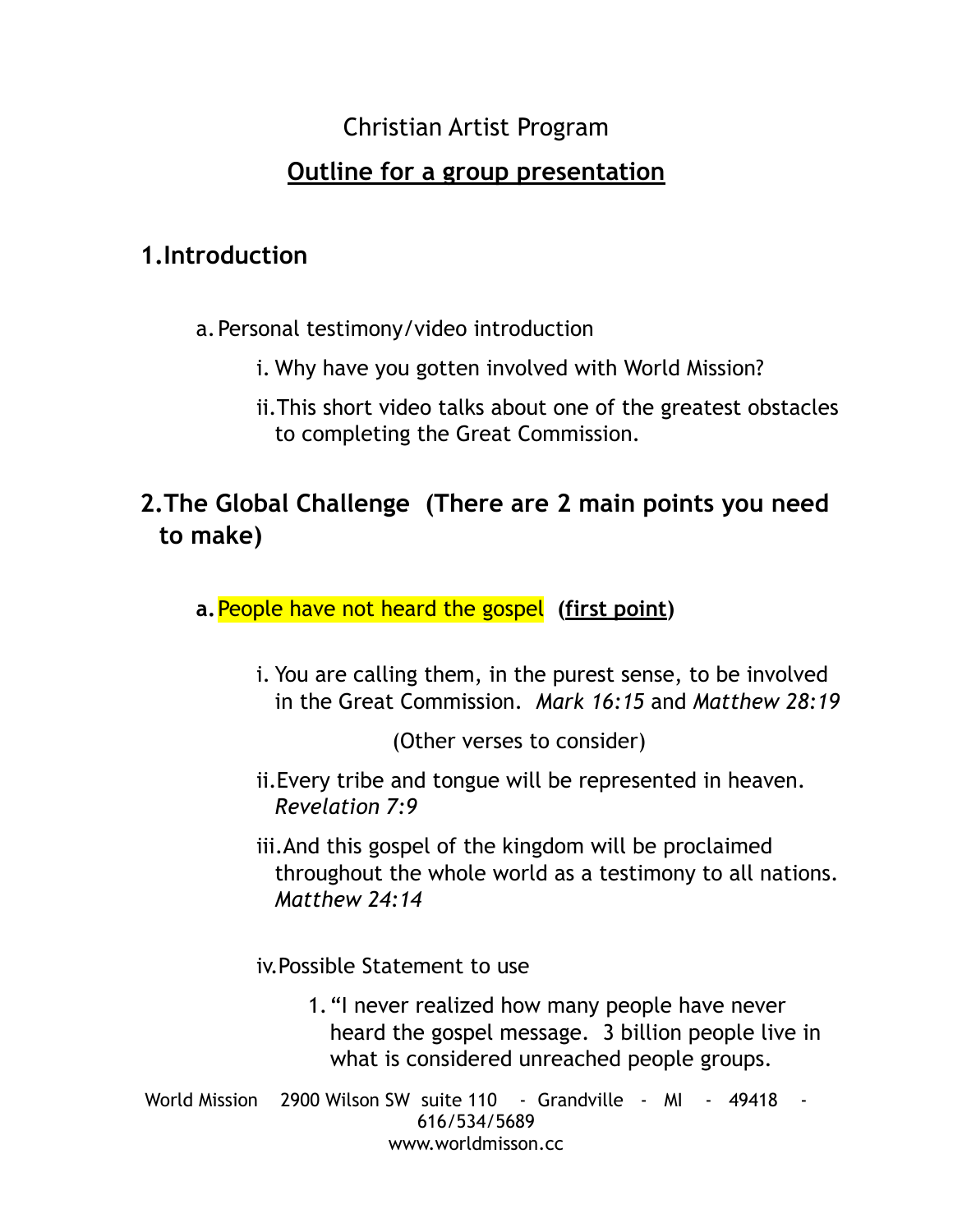These are people groups with less than 2% Christian and in desperate need of outside intervention. TODAY, 66,000 people will pass into eternity without ever hearing the gospel message in their life."

- **b.**Most of these people are Oral Learners **(second point)** 
	- i. An oral learner is someone who prefers to learn in a nonliterate way. The majority of people who have never heard the gospel are also oral learners so just handing them a printed Bible creates a challenge.

ii.Introduce the Treasure

- 1.Show a sample
- 2.Smaller than your cell phone
- 3.Built in solar panel and rechargeable batteries
- 4.World Mission has it available in over 4,500 languages and dialects
- 5.The average Treasure will reach 144 people during the next 12 months in a listening group distribution model that shares and maximizes each unit. (That is 12 people per group and a new group begins each month. 12x12)

# **3.Testimonies of transformation**

#### *i.* From INDIA

World Mission 2900 Wilson SW suite 110 - Grandville - MI - 49418 -616/534/5689 www.worldmisson.cc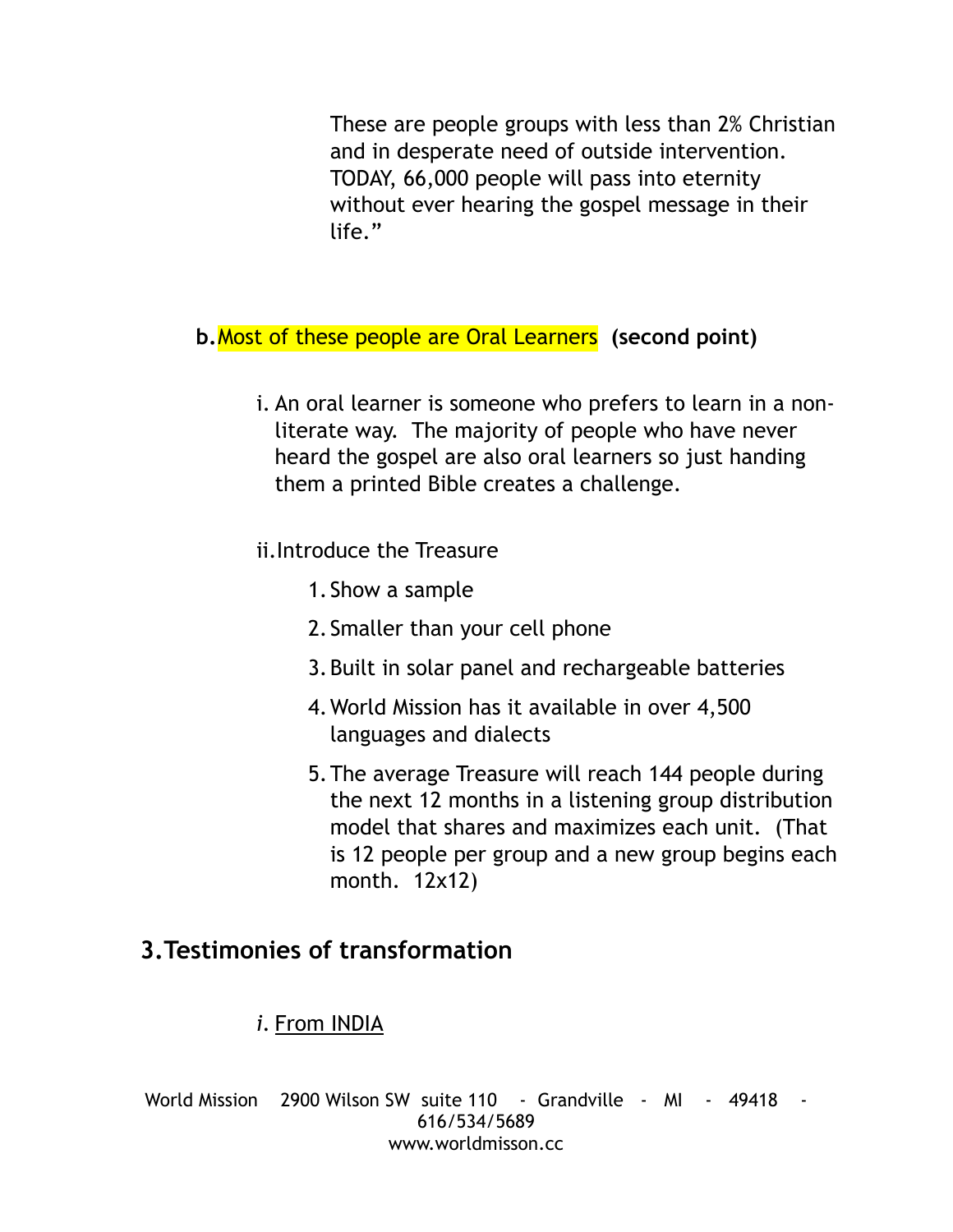*World Mission went into one village in a remote area of northern India. The area was 100% Hindu and was identified by our national partner as an ideal location for a Treasure. Every morning they would turn it on and a small crowd would gather to hear the curious gadget speaking their language (Hindi). Each morning for about 2 weeks one particular man passed by and would stop to listen with interest. Through this experience he became convicted and asked the World Mission national partner about becoming a follower of Jesus. As our partner led him to Christ the man testified that every time he would stop and listen to the Treasure, "it would bring peace to my hear". This man is now distributing Treasures to other villages in the area and sharing his faith in Jesus.* 

#### *ii.*From EQUITORIAL GUINEA

*For 80 years he had been involved in witchcraft. An empty life filled with manipulation of casting spells and distributing potions of everything imaginable to naive victims. A World Mission team recently brought Treasures to the small central African country of Equatorial Guinea and were quickly introduced to this witch doctor.*

 *Our representative immediately engaged the illiterate man and explained the power of the gospel message. Hesitantly, the 80 year old took a Treasure and promised to listen.* 

*To the shock of the pastor the witch doctor showed up enthusiastic and desperate at his door step early the next morning. "I need to surrender all, I need to surrender all!" Over and over again he told our local partner that he heard this inner voice speaking to him* 

World Mission 2900 Wilson SW suite 110 - Grandville - MI - 49418 -616/534/5689 www.worldmisson.cc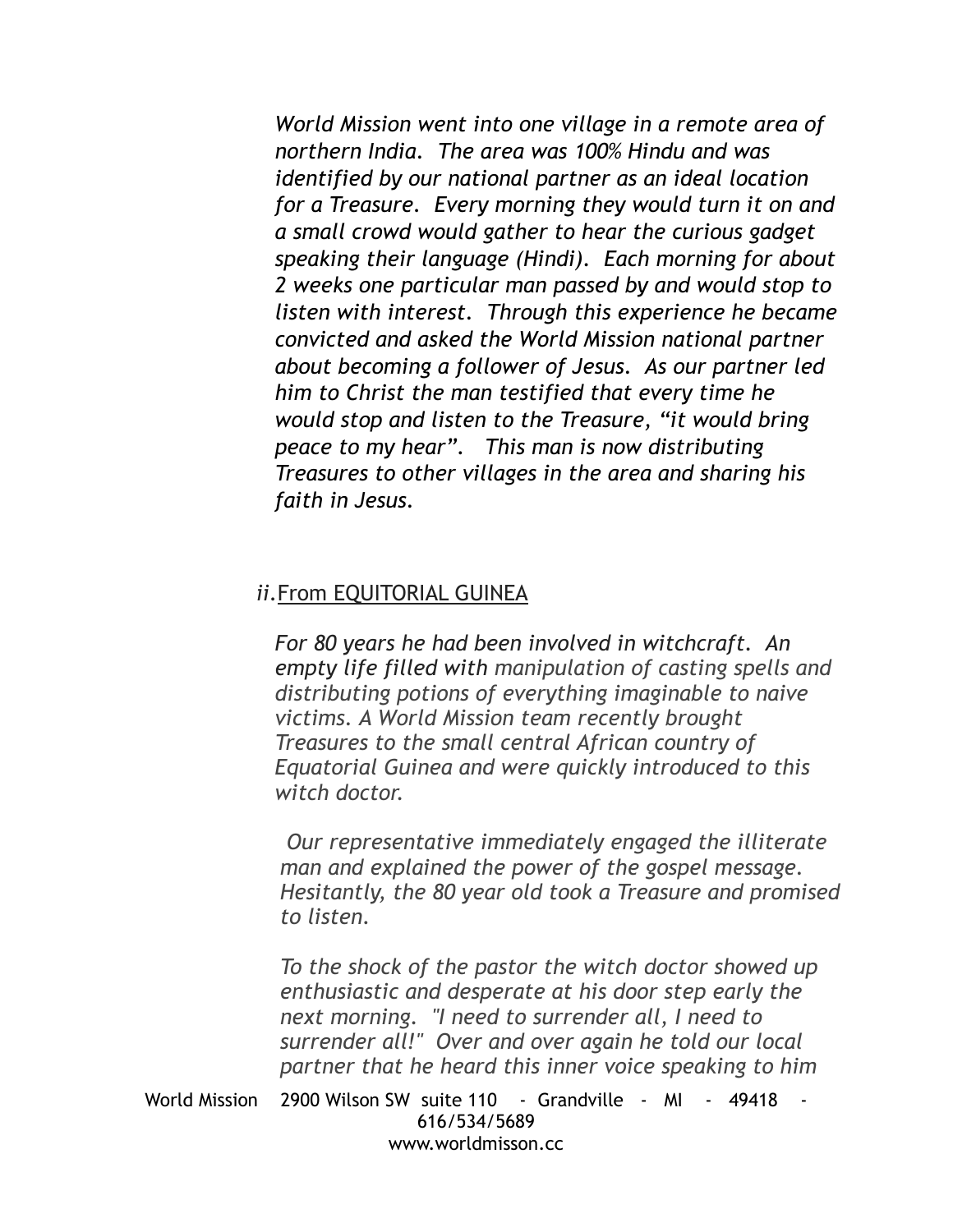*from his evening of listening to the Treasure. Without receiving any instruction, he arrived at the home carrying all of his voodoo worship paraphernalia. He was ready to leave it behind and begin a new life of following the one and only living God!*

#### **4.Make the Request**

- i. You are asking them to sponsor a Treasure every month. This is \$38 per month.
- ii.This is the result of a Treasure monthly sponsorship
	- 1.World Mission loads one of over 4,500 languages onto a unit and sends it to a National Network within an unreached people group.
	- 2.The gospel goes into the hands of people who have never heard about Jesus. (emphasize never)
	- 3.New listening groups are formed, full of people that you would never have had the opportunity to reach or meet.
	- 4.If you sponsored a Treasure every month, by this time next year, YOU will have impacted 1,728 people with the gospel!
	- 5.Lives will be changed because we know that the Word of God will not return void!
	- 6.National Leaders follow up with each person to answer questions and form personal discipleship

World Mission 2900 Wilson SW suite 110 - Grandville - MI - 49418 -616/534/5689 www.worldmisson.cc